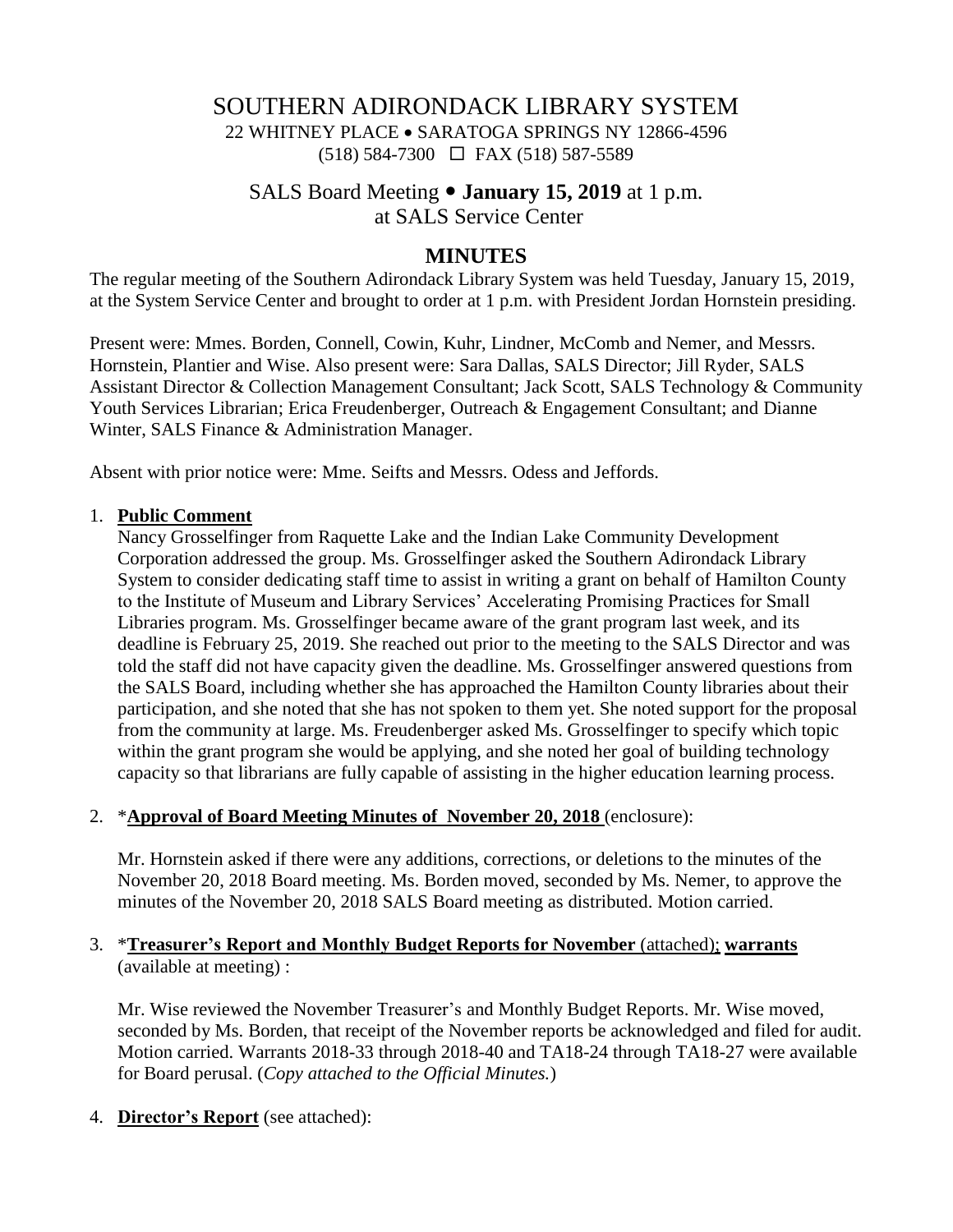*SALS Board Meeting Minutes, January 15, 2019………………………………………………..……..2*

Mrs. Dallas shared that NYS Senate Bullet Aid arrived in late December and checks were mailed out before year end.

Mrs. Dallas welcomed back Cindy Mirra.

Mrs. Dallas reported that appointments with our legislators are being made for NYLA Advocacy Day, taking place February 27, 2019. The overarching agenda is requesting increased funding for libraries and library systems. The big ask is an increase in library construction funds and changing the formula to a 90/10 match between the state and the library. We will also be asking for funding for libraries to assist in the census because of the online nature of the survey. Finally, Equitable Access aims for all students to have access to a quality school library with certified NYS School Library Media Specialist, and argues that tax-payer funded research should be available to taxpayer funded institutions.

Mrs. Dallas submitted a Continuing Education program proposal for the 2019 NYLA conference. EDIcon: Foundations of Equity, Diversity, and Inclusion. This pre-conference aims to facilitate an understanding of the self and our interactions with others. We will begin to identify and disrupt learned behaviors by exploring implicit bias, cultural competence, and privilege. She was also asked to be a facilitator for a program at NYLA on this subject. As a volunteer for the planning committee for the 2019 PULISDO Conference, Mrs. Dallas is serving on a work group related to Trustee continuing education.

Mrs. Dallas visited the Stillwater Public Library Board Meeting with Paul Mays. They wanted information about libraries and library buildings.

SALS Staff is gearing up to help libraries meet the new minimum standards. These include:

- a. A community-based long-range plan of service developed by the library board of trustees and staff with input from the community
- b. Improved virtual/websites for all the libraries with help from Jack Scott
- c. Improved annual reports to the community based upon the plan of service
- d. Board approved written policies based upon the plan of service and applicable laws/regulations
- e. Written budgets based upon the plan of service
- f. Evaluation of library programs, services, and collections based upon the plan of service
- g. Libraries will need to provide programs based upon the library's plan of service
- h. Annual Technology Training for library staff
- i. Encouraging new partnerships within the community

Mrs. Dallas noted the board is being asked to review and adopt the 3% increase in JA fees for 2020 later in the meeting – chart provided. She noted we are waiting to hear from the JA attorney regarding new Polaris/III contract and hosted servers.

The resolution Mrs. Dallas introduced regarding ALA apologizing to African Americans made the top library news stories of 2018.

Mrs. Dallas will be introducing an ALA resolution at its midwinter conference to make sustainability a core value. She will also introduce a new interpretation of Copyright and Ethics for ALA Council approval and is working on ALA questions and answers sheet regarding meeting room use.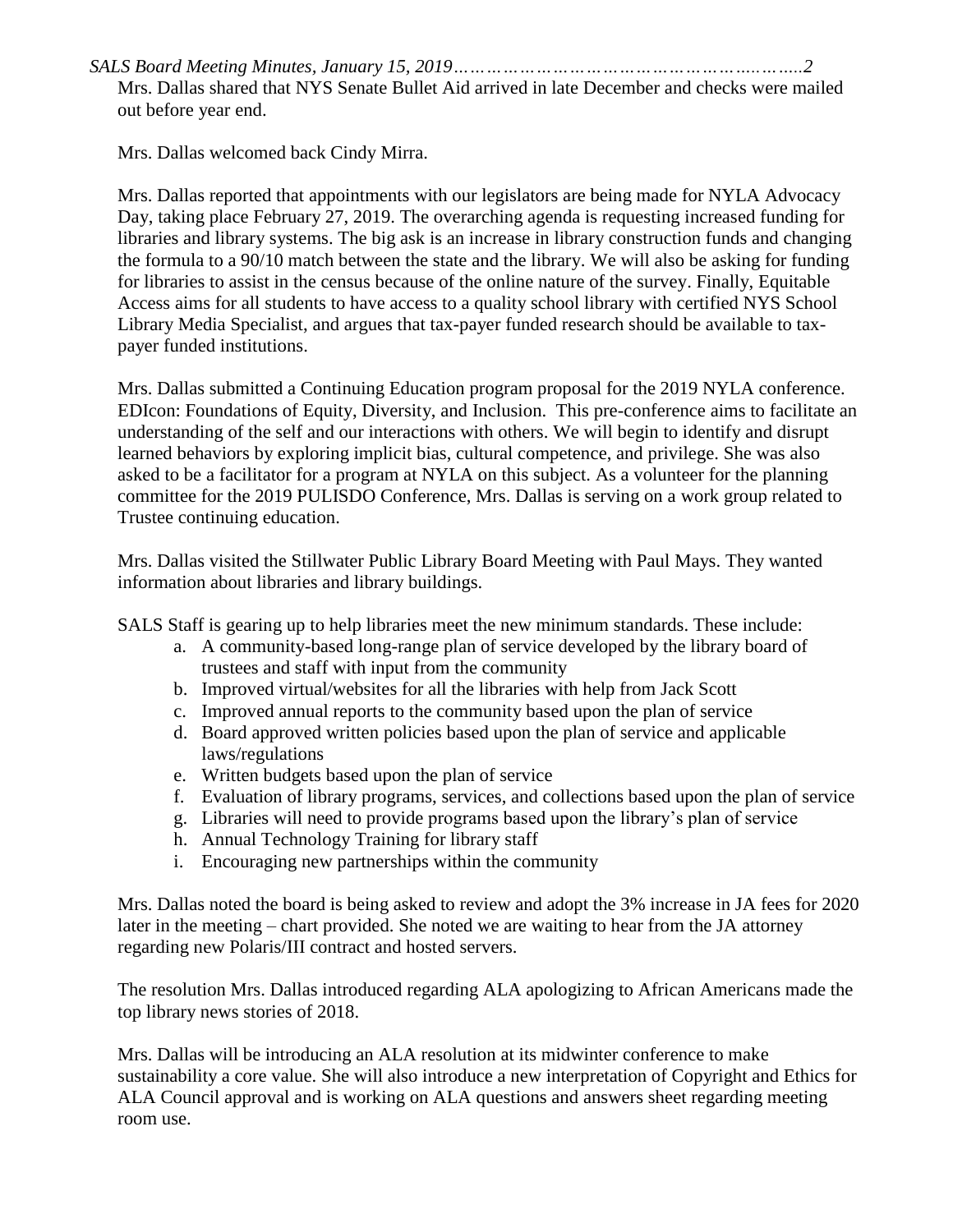*SALS Board Meeting Minutes, January 15, 2019………………………………………………..……..3*

Mrs. Dallas has been asked to participate in some manner at a symposium at NYU's Institute for Public Knowledge scheduled for April 25 and 26 on the subject of "library as place" due to her familiarity with the world of small rural public libraries.

#### A. *Joint Automation Report*:

Mr. Wise presented a report from the previous week's Joint Automation Council meeting. The committee proposed and approved a 3% increase in fees for 2020.

Mr. Wise reported a shortage of Intel processors has led to a delay in receiving the All-in-One computers from both the mid-year and year-end orders from 2018. The JA staff is exploring options to remedy the delay. In related PC news, the HP 800G1 model will go off support at the end of 2019, and Windows 7 will end support in January 2020.

The Schenectady Mount Pleasant branch is the main building project currently underway, with Galway also in process.

Mr. Wise reported that the Saratoga Springs Public Library has been testing the Quipu e-card software since October, and MVLS sites are now starting to implement the software.

All libraries are now able to access OneDrive. Trainers are providing support and documentation, and the JA intranet will soon be converted to OneDrive. All libraries also have access to the security policy app, and users are now signing the policy. It was confirmed by the JA attorney that users must be 18 in order to sign the security policy, so anyone with a Polaris account must be 18 or over.

Mr. Wise reminded the board that the Polaris contract expires on 12/31/2019, and the JA Director has been working with the vendor, III, for months to come to new terms.

Board members were reminded that a policy was adopted in April 2018 where firewall geo-fencing was implemented. This means the PAC is available only in North America.

Ms. Borden asked what libraries were doing relative to slower internet speeds from Spectrum, and Mrs. Dallas noted that libraries facing the issue have generally purchased new, improved internet connections.

B. *Other*: None.

## 5. **Committee Reports**:

- A. *Audit & Finance (R.Wise, chair)*:
	- i) Mr. Wise brought forth the JA Council recommendation for a 3% increase in fees for 2020. The JA deficit will be cut into as a result of these increases as well as the increased system support. The calculation is still based on holdings and circulation. Mr. Wise reported that a question was raised at the Council meeting about whether we should also look at demographics, usage, etc. as part of the fee structure, which was tabled for review during the next fee cycle review.
- B. *Building (C. Connell, chair)*: Construction Challenge Grants
	- i) Ms. Connell reviewed the twelve applicants for the 2019 Construction Challenge Grants.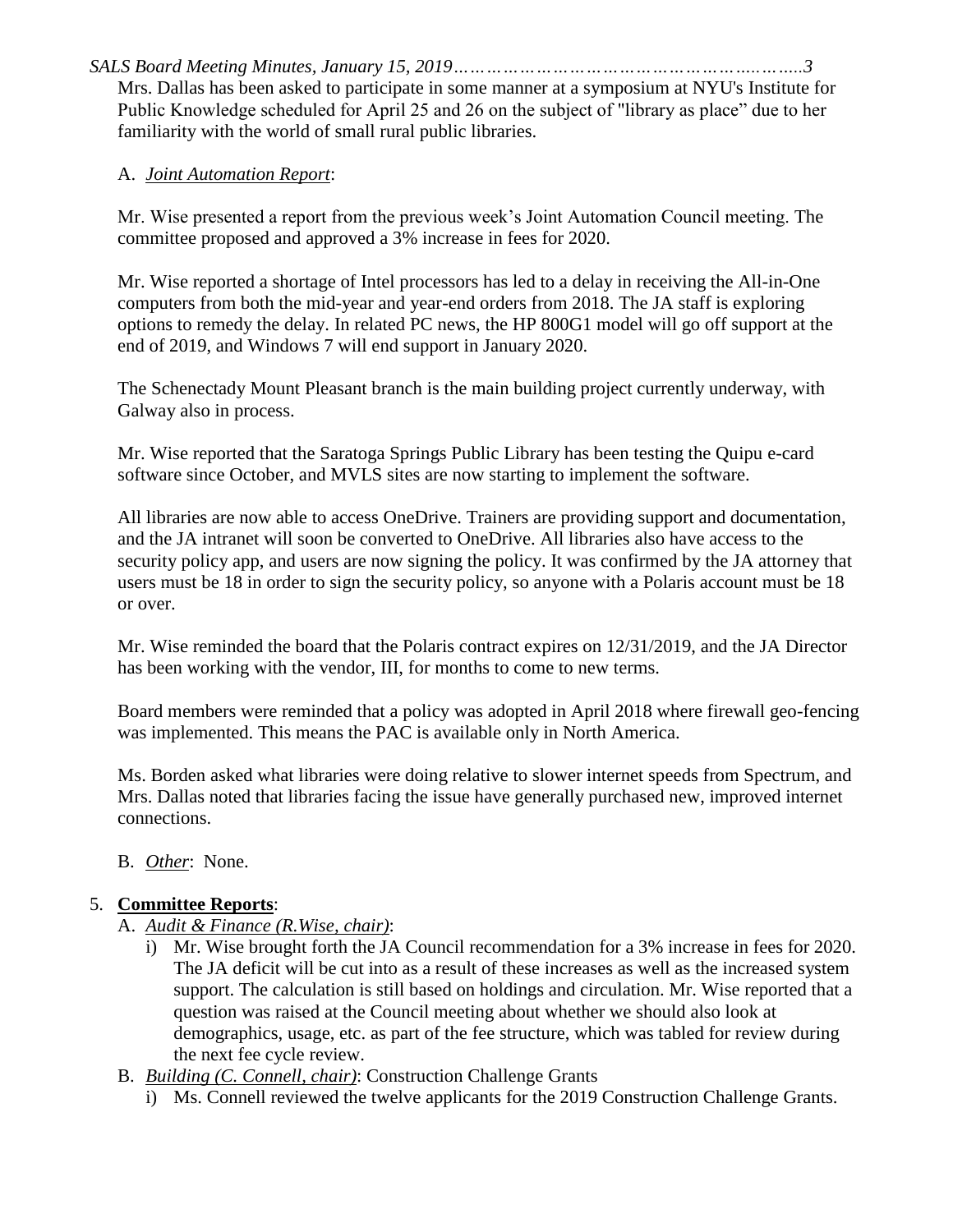| <b>Bolton Free Library</b>            | Safety/security updates: fire & alarm system, communications<br>cabinet, locks on front and back doors.                                                                | 4,800.00 |
|---------------------------------------|------------------------------------------------------------------------------------------------------------------------------------------------------------------------|----------|
| Town of Chester Public Library        | Replace defunct air-conditioning system                                                                                                                                | 5,000.00 |
| Clifton Park-Halfmoon Public Library  | Hire Library Space Planning Consultant to create a plan for future<br>library space use                                                                                | 5,000.00 |
| Fort Edward Free Library              | Safety/accessibility: parking lot lighting, upgrade electrical<br>capacity, interior lights to LED, seal & paint lines in parking lot.                                 | 5,000.00 |
| Town of Indian Lake Public Library    | Various: lamp post, book drop, community board, paint, shelving &<br>lighting for AV area, updated toilets & hand dryers, construction of<br>window seats in hallways. | 4,995.00 |
| Town of Johnsburg Library             | Install additional "drops" (wall jacks) for printers, PCs, etc.                                                                                                        | 1,750.09 |
| Town of Lake Pleasant Public Library  | Shelving and storage                                                                                                                                                   | 5,000.00 |
| Mechanicville District Public Library | Security & accessibility updates: security cameras and replace<br>front doors                                                                                          | 5,000.00 |
| <b>Bancroft Public Library</b>        | Architectural designs for ADA compliant bathrooms                                                                                                                      | 5,000.00 |
| Stillwater Public Library             | Engineer review of 2010 plans for physical plant                                                                                                                       | 4,400.00 |
| Schuylerville Public Library          | Replace aging outside entrance door                                                                                                                                    | 5,000.00 |
| <b>Waterford Public Library</b>       | Interior LED lighting                                                                                                                                                  | 4,140.00 |

C. *Bylaws (R. Wise, chair)*: No report.

- D. *Central Library (D. Nemer, chair)*: No report.
- E. *County Aid Coordinators (Seifts, Connell, Odess, Plantier):* Mrs. Dallas reported receiving an email from Frank Mezzano regarding how County Aid was received and distributed by SALS. Mrs. Dallas will now write a request for funds from Hamilton County each year.
- F. *Library Services (C. Kuhr, chair):* Library Services Seed Challenge Grants
	- i) Ms. Kuhr reviewed the three applicants for the 2019 Library Services Seed Challenge Grants.

| Fort Edward Free Library        | Story Wall                                        | 10,000.00 |
|---------------------------------|---------------------------------------------------|-----------|
| Hadley-Luzerne Public Library   | Hire a legal consultant for re-chartering process | 10,000.00 |
| Saratoga Springs Public Library | Charlie Cart Program                              | 10.000.00 |

The committee recommended funding the Saratoga Springs project at 100% of its request.

Ms. Kuhr shared the committee's concerns regarding the lack of official bids and specifics related to the technology included in the Fort Edward grant proposal. Ms. Winter was instructed to ask the library to solicit and provide concrete bids for the equipment they will use, as well as ask them to address whether the project will have sustained interest. Ms. Kuhr noted the committee will reconsider application any time this calendar year.

Ms. Kuhr noted the committee is also not yet recommending funding the Hadley-Luzerne proposal. The committee did not get a clear sense from the proposal of what exactly the funds will be used to do. Ms. Winter was instructed to ask the library to rewrite the grant to provide more specifics of exactly how the money will be spent, to provide a timeline of activities for their efforts to go out for a public vote, and to provide the change in funding that is expected should the vote be successful. The committee suggested paying a public relations specialist might be the first place to utilize funds in this process, but will reconsider a rewritten proposal, however the library sees fit, any time this calendar year.